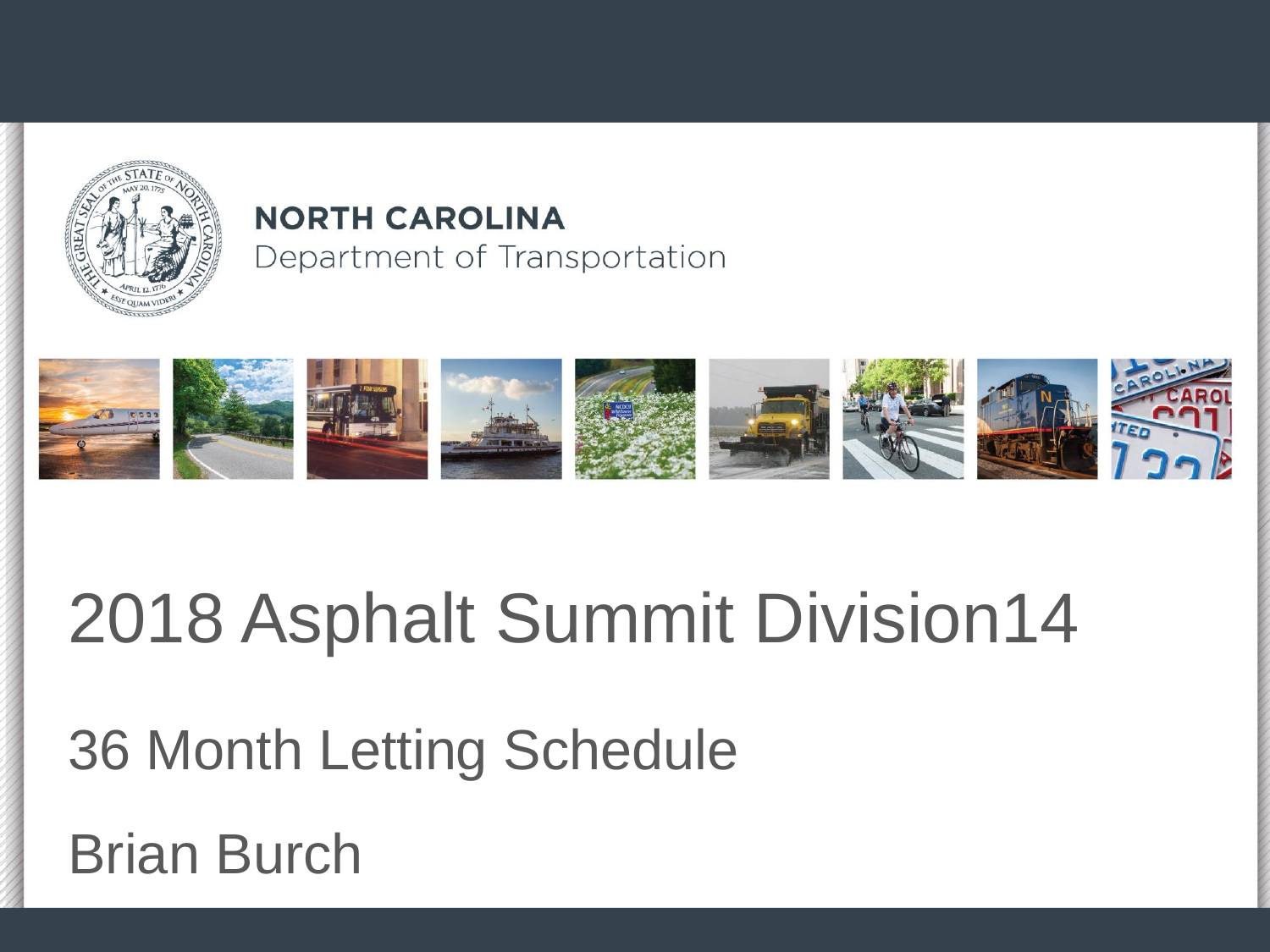| <b>Let Date</b> | TIP No. | County           | <b>Description</b>                                                                                                                               | <b>Construction</b><br><b>Estimate</b> |
|-----------------|---------|------------------|--------------------------------------------------------------------------------------------------------------------------------------------------|----------------------------------------|
| 3/20/2018       | U-5866  | <b>GRAHAM</b>    | NEW ROUTE FROM US-129 TO ROBBINSVILLE HIGH<br>SCHOOL - NEW ROUTE INCLUDING BRIDGE OVER<br><b>CHEOAH RIVER</b>                                    | 3,800,000.00                           |
| 6/19/2018       | U-5105  | <b>HENDERSON</b> | US-25/SR-1164 (ERKWOOD DRIVE)/SR-1779 (SHEPARD<br>STREET) - INTERSECTION IMPROVEMENTS<br>(ROUNDABOUT)                                            | 2,650,000.00                           |
| 6/19/2018       | U-5604  | <b>MACON</b>     | US-441 BUSINESS FROM US-23/64/441 TO DEPOT<br>STREET – INTERSECTION IMPROVEMENTS AT WOMACK,<br>MAPLE, PORTER, AND DEPOT STREETS<br>(ROUNDABOUTS) | 4,200,000.00                           |
| 7/17/2018       | U-5840  | <b>HENDERSON</b> | SR-1545 OLD AIRPORT ROAD FROM US-25 TO MILLS GAP 4,100,000.00<br>ROAD - WIDEN ROADWAY                                                            |                                        |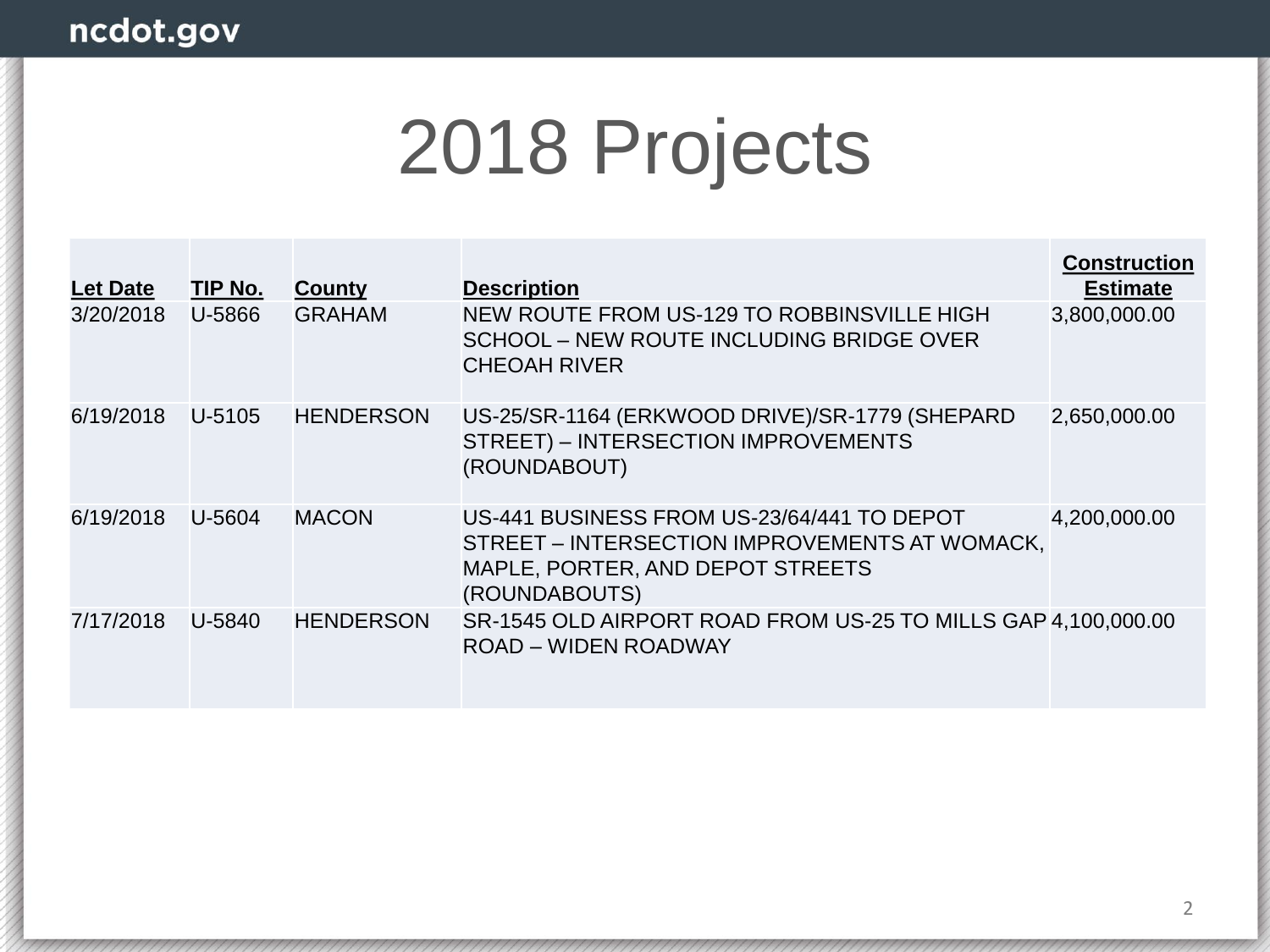| <b>Let Date</b>    | TIP No.         | <b>County</b>    | <b>Description</b>                                                                                                                   | <b>Construction</b><br><b>Estimate</b> |
|--------------------|-----------------|------------------|--------------------------------------------------------------------------------------------------------------------------------------|----------------------------------------|
| 1/15/2019 R-5742   |                 | <b>CLAY</b>      | NC175 - FROM GEORGIA STATE LINE TO US 64, UPGRADE 12,700,000.00<br><b>ROADWAY</b>                                                    |                                        |
| 5/21/2019 R-5735   |                 | <b>CHEROKEE</b>  | US 19/US 74/US 64/US 129 FROM END OF 4-LANE DIVIDED 5,300,000.00<br>SECTIONTO SR 1556 (MARTINS CREEK ROAD) IMPROVE<br><b>ROADWAY</b> |                                        |
| 6/18/2019          | <b>I-4400BB</b> | <b>HENDERSON</b> | I-26 AT US 64 (EXIT 49) TO US 25 BUSINESS (EXIT 44)                                                                                  | 93,300,000.00                          |
| 6/18/2019          | $I-4400C$       | <b>HENDERSON</b> | I-26 FROM US 25 BUSINESS (EXIT 44) TO NC 280 (EXIT 40) 84,600,000.00                                                                 |                                        |
| 10/15/2019 A-0011C |                 | <b>CLAY</b>      | NC 69 - US 64 FROM GEORGIA STATE LINE TO US 64<br>(HAYESVILLE BYP)                                                                   | 29,000,000.00                          |
| 10/15/2019 B-4069  |                 | <b>CHEROKEE</b>  | BRIDGE 159, OVER HANGING DOG CREEK ON SR 1326.<br>REPLACE BRIDGE.                                                                    | 1,800,000.00                           |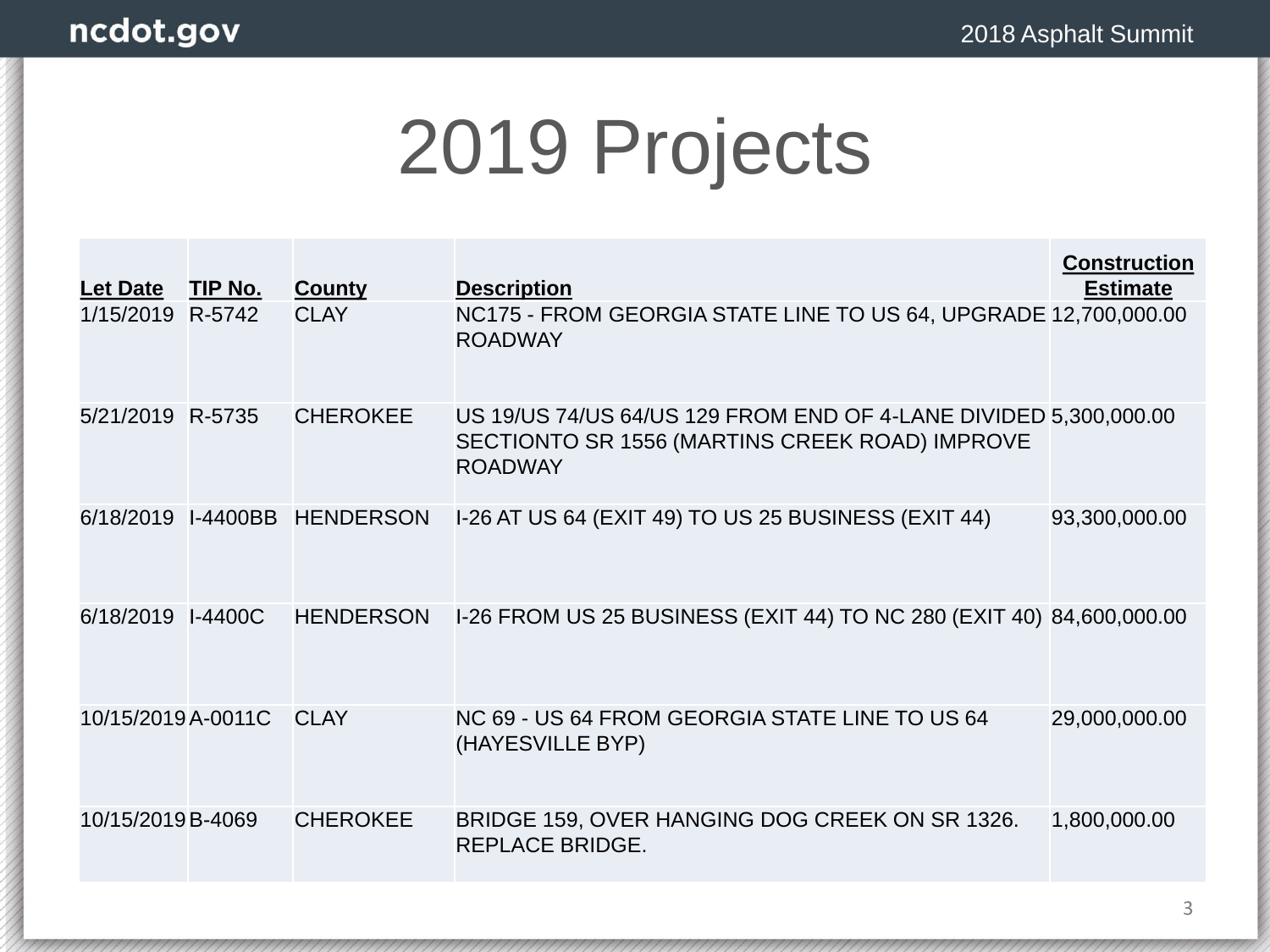| <b>Let Date</b> | TIP No.  | <b>County</b>   | <b>Description</b>                                                                                                                              | <b>Construction</b><br><b>Estimate</b> |
|-----------------|----------|-----------------|-------------------------------------------------------------------------------------------------------------------------------------------------|----------------------------------------|
| 6/16/2020       | R-5600   | <b>JACKSON</b>  | NC 107 US 23 BUSINESS, NC 107 FROM NC 116 TO US 23<br>BUSINESS, US 23 BUSINESS, SR 1432 (SKYLAND DRIVE)<br>TO MUNICIPAL DRIVE, UPGRADE ROADWAY. | 18,600,000.00                          |
| 6/16/2020       | U-5839   | <b>HAYWOOD</b>  | US 276 (RUSS AVENUE) FROM US 23/74 TO US 23<br><b>BUSINESS (MAIN STREET) UPGRADE CORRIDOR</b>                                                   | 10,800,000.00                          |
| 7/21/2020       | R-5748   |                 | HENDERSON SR 1127 (KANUGA ROAD) FROM US 25 BUSINESS<br>(CHURCH STREET) TO SR 1123 (LITTLE RIVER ROAD).<br><b>UPGRADE ROADWAY.</b>               | 12,500,000.00                          |
| 9/15/2020       | $I-5834$ | <b>HAYWOOD</b>  | 1-40 FROM MILE MARKER 27 TO MILE MARKER 34.<br>PAVEMENT REHABILITATION.                                                                         | 7,400,000.00                           |
| 12/15/2020      | R-5861   | <b>CHEROKEE</b> | US 19/129 CHEROKEE COUNTY FROM GEORGIA STATE<br>LINE TO US 64. WIDEN ROADWAY.                                                                   | 27,700,000.00                          |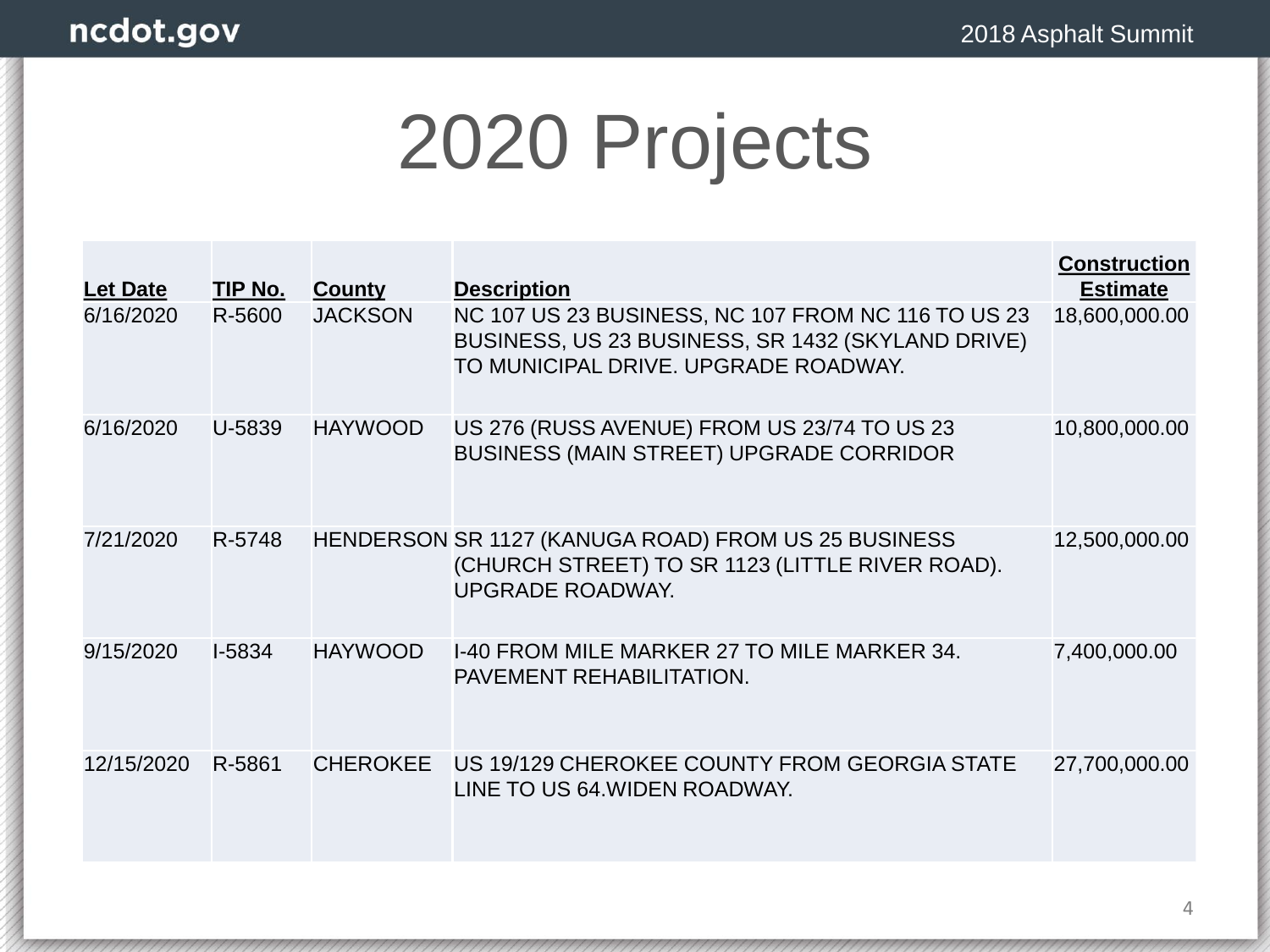|                         |        |                              |                                                                                                                                 | <b>Construction</b> |
|-------------------------|--------|------------------------------|---------------------------------------------------------------------------------------------------------------------------------|---------------------|
| Let Date TIP No.        |        | County                       | <b>Description</b>                                                                                                              | <b>Estimate</b>     |
| 1/19/2021 I-4729B       |        | <b>POLK</b>                  | NC 108 CONSTRUCT INPROVEMENTS ON NC 108 AT EXIT 6,800,000.00<br>67.                                                             |                     |
| 1/19/2021 R-5734B MACON |        |                              | US 23/US 441 FROM SR 1652 (WIDE HORIZON DRIVE) / SR 17,100,000.00<br>1152 (BELDEN CIRCLE) TO SR 1649 (PRENTISS BRIDGE<br>ROAD). |                     |
| 4/20/21                 | R-4751 | <b>SWAIN</b>                 | US 19 FROM SR 1152 (HUGHES BRANCH RD) IN BRYSON<br>CITY TO SR 1195 (US 19A) MODERNIZE ROADWAY                                   | 8,500,000.00        |
| 5/18/2021 U-5783        |        | <b>HENDERSON</b>             | US 64 FROM SR 1180 (BLYTH STREET) TO SR SR 1173<br>(WHITE PINE DRIVE)/SR 1186 (DANIEL DRIVE). WIDEN<br>ROADWAY.                 | 9,600,000.00        |
|                         |        | 6/15//2021 R-2588B HENDERSON | NC 191 FROM SR 1381 (MOUNTAIN ROAD) TO NC 280<br>SOUTH OF MILLS RIVER. WIDEN TO MULTI-LANES.                                    | 43,500,000.00       |
| 6/15/2021 R-5763        |        |                              | TRANSYLVANIA SR 1540 (WILSON ROAD)FROM SR 1504 (OLD US 64) TO<br>US 276. UPGRADE ROADWAY                                        | 9,400,000.00        |
| 6/15/2021 R-5839        |        | <b>GRAHAM</b>                | NC 28 (FONTANA ROAD, FROM NC 143 TO US 129.<br><b>UPGRADE ROADWAY.</b>                                                          | 24,700,000.00       |
| 8/17/2021 R-5838        |        | <b>POLK</b>                  | NC 108, FROM I-26 TO US 176. WIDEN ROADWAY.                                                                                     | 37,000,000.00       |